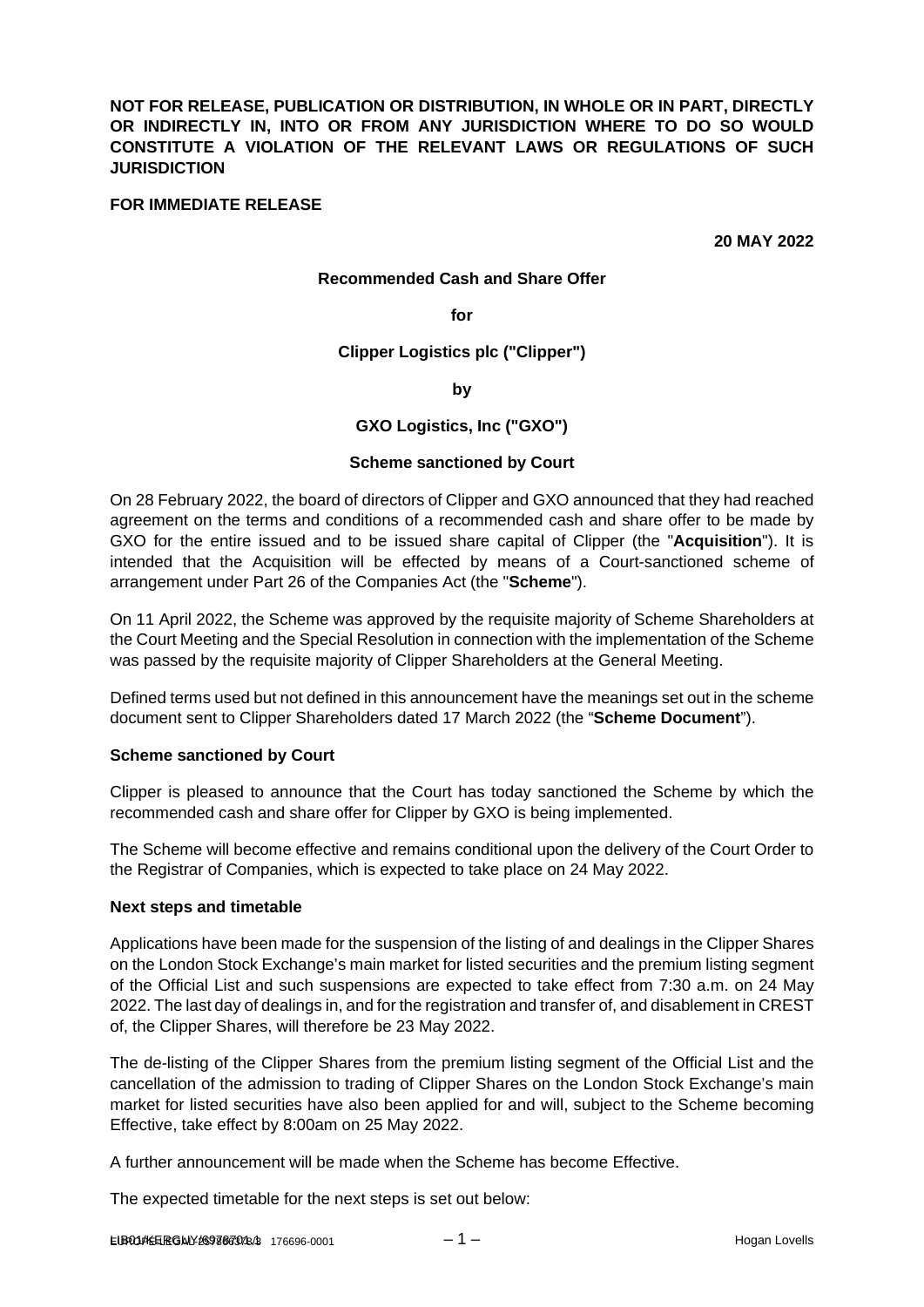*Event Time and/or date*(1)

# **The following dates and times associated with the Scheme are indicative only and are subject to change(**2)

| Last day of dealings in, and registrations of transfers of,<br>and disablement in CREST of, Clipper Shares                                                                                    | 23 May 2022                                    |
|-----------------------------------------------------------------------------------------------------------------------------------------------------------------------------------------------|------------------------------------------------|
| Election Return Time for the GREEN Form of Election                                                                                                                                           | 1.00 p.m. on 23 May 2022 <sup>(3)</sup>        |
| <b>Scheme Record Time</b>                                                                                                                                                                     | 6.00 p.m. on 23 May 2022                       |
| Suspension of listing of, and dealings in, Clipper Shares                                                                                                                                     | 7.30 a.m. on 24 May 2022                       |
| <b>Effective Date</b>                                                                                                                                                                         | 24 May 2022                                    |
| De-listing of Clipper Shares                                                                                                                                                                  | By 8.00 a.m. on 25 May 2022                    |
| New GXO Shares listed and commencement<br>of dealings in the New GXO Shares on the NYSE                                                                                                       | By 9.30 a.m. (New York time)<br>on 27 May 2022 |
| New GXO Shares registered through DRS (in<br>respect of GXO Shares held by former<br>certificated Clipper Shareholders outside the GXO CSN Facility)                                          | 27 May 2022                                    |
| GXO DIs credited to CREST accounts (in respect<br>of Scheme Shares held in uncertificated form only)<br>and GXO CSN Facility accounts credited                                                | On or soon after 27 May 2022                   |
| Latest date for despatch of statements of entitlement relating to<br>New GXO Shares held through the GXO CSN Facility and DRS (in<br>respect of Scheme Shares held in certificated form only) | 7 June 2022                                    |
| Latest date for despatch of cheques in respect of cash consideration<br>and for settlement of cash consideration through CREST or other<br>form of payment                                    | 7 June 2022                                    |
| Long Stop Date                                                                                                                                                                                | 28 November 2022 <sup>(4)</sup>                |

## **Notes:**

 $<sup>(1)</sup>$  All references in this announcement to times are to London time unless otherwise stated. The dates and times</sup> given are indicative only and are based on Clipper's and GXO's current expectations. Such dates and times may be subject to change, including as a result of changes to the regulatory timetable. If any of the expected times and/or dates above change, the revised times and/or dates will be notified to Clipper Shareholders by announcement through a Regulatory Information Service.

 $(2)$  These times and dates are indicative only and will depend, amongst other things, on the date upon which the Court Order is delivered to the Registrar of Companies.

 $(3)$  The Election Withdrawal Deadline will be the later of (i) the Election Return Time and (ii) such other time and date as GXO and Clipper may agree.

*(4) This is the latest date by which the Scheme may become Effective unless GXO and Clipper agree (and the Panel and, if required, the Court permit) a later date.*

#### **Enquiries**

**Clipper** +44 (0) 113 204 2050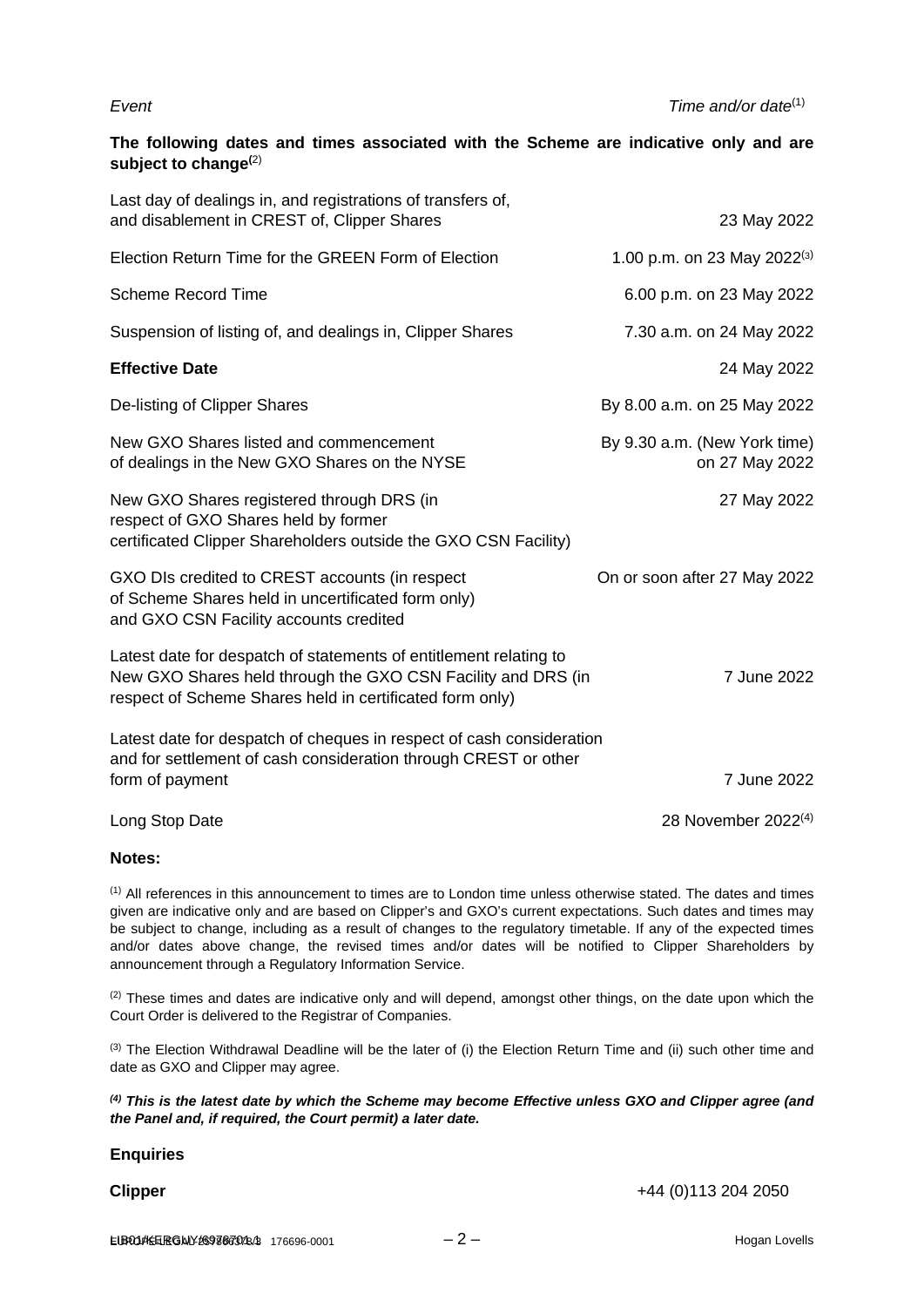| Steve Parkin, Executive Chairman<br>David Hodkin, Chief Financial Officer<br>Tony Mannix, Chief Executive Officer                                            |                                      |
|--------------------------------------------------------------------------------------------------------------------------------------------------------------|--------------------------------------|
| <b>Numis</b> (Financial adviser and Joint Corporate Broker to Clipper)<br><b>Stuart Skinner</b><br><b>Stuart Ord</b><br>Kevin Cruickshank<br>William Wickham | +44 (0)20 7260 1000                  |
| <b>Shore Capital (Joint Corporate Broker to Clipper)</b><br><b>Malachy McEntyre</b><br><b>Patrick Castle</b><br><b>James Thomas</b>                          | +44 (0)20 7408 4090                  |
| <b>Buchanan</b> (Corporate communications adviser to Clipper)<br>David Rydell<br>Stephanie Whitmore                                                          | +447798 646 021<br>+447754 941 250   |
| <b>GXO</b><br>Media<br>Matthew Schmidt (US)<br>Kat Kalinina (UK)                                                                                             | +1 (203) 307 2809<br>+447974 594 467 |
| Investors<br>Mark Manduca                                                                                                                                    | +1 203 585 8986                      |
| Rothschild & Co (Lead Financial Adviser to GXO)<br><b>Neil Thwaites</b><br>Alexander Mitteregger                                                             | +44 (0)20 7280 5000                  |
| <b>Barclays</b> (Joint Financial Adviser to GXO)<br>Philipp Gillmann<br>Akshay Majithia                                                                      | +44 (0)20 7623 2323                  |

Jon Bone (Corporate Broking)

Hogan Lovells International LLP is retained as legal adviser to Clipper. Freshfields Bruckhaus Deringer LLP is retained as legal adviser to GXO.

## **Important Notices**

Numis Securities Limited ("**Numis**"), which is authorised and regulated in the United Kingdom by the FCA, is acting exclusively as financial adviser to Clipper and no one else in connection with the Acquisition and will not regard any other person as its client in relation to the Acquisition and shall not be responsible to anyone other than Clipper for providing the protections afforded to clients of Numis nor for providing advice in connection with the matters referred to herein. Neither Numis nor any of its subsidiaries, branches or affiliates owes or accepts any duty, liability or responsibility whatsoever (whether direct or indirect, whether in contract, in tort, under statute or otherwise) to any person who is not a client of Numis in connection with any matter referred to herein or otherwise.

Shore Capital Stockbrokers Limited ("**Shore Capital**"), which is authorised and regulated in the United Kingdom by the FCA, is acting as joint corporate broker exclusively for Clipper and no one else in connection with the Acquisition and will not regard any other person as its client in relation to the Acquisition and shall not be responsible to anyone other than Clipper for providing the protections afforded to clients of Shore Capital nor for providing advice in connection with the matters referred to herein. Neither Shore Capital nor any of its subsidiaries, branches or affiliates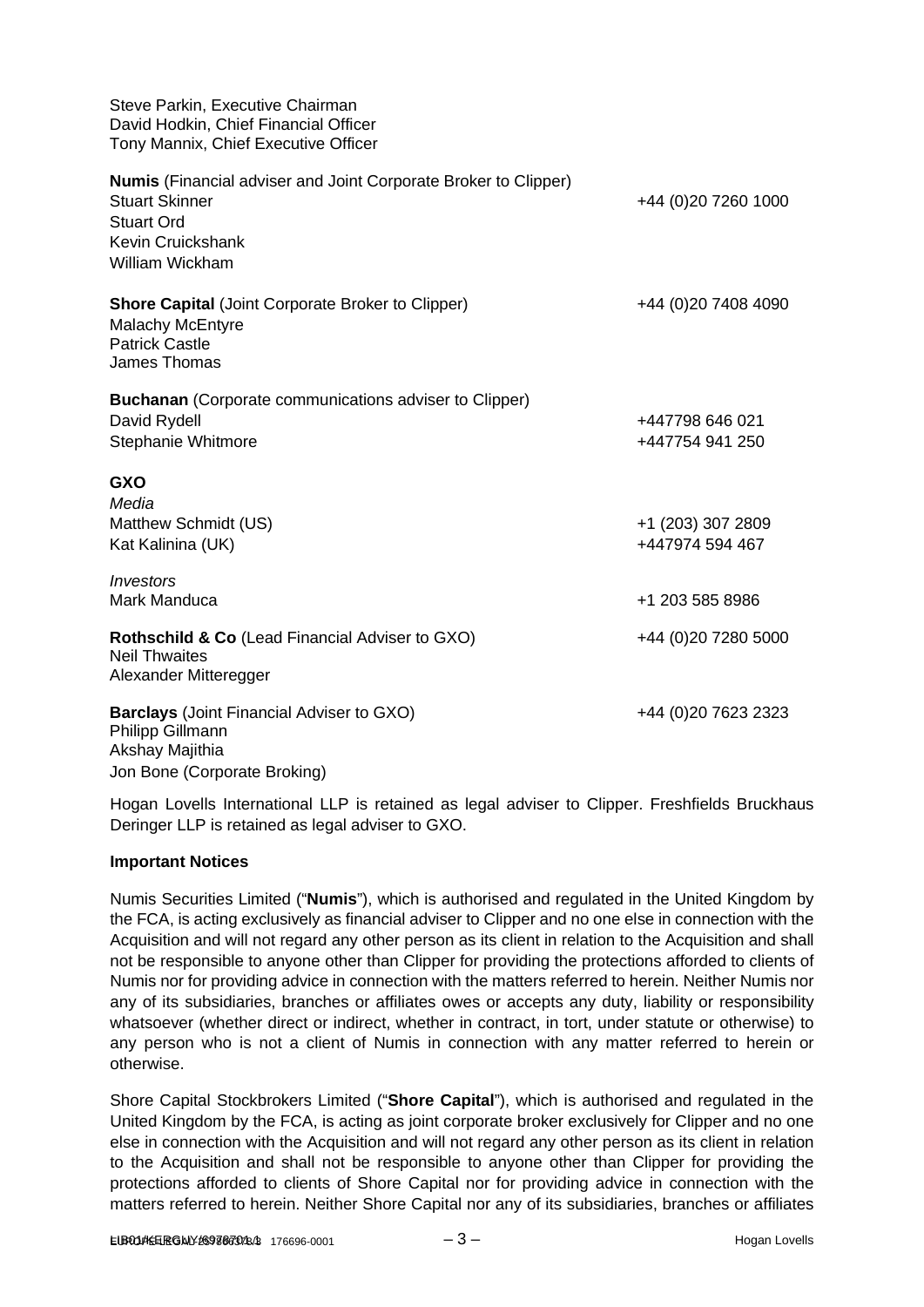owes or accepts any duty, liability or responsibility whatsoever (whether direct or indirect, whether in contract, in tort, under statute or otherwise) to any person who is not a client of Shore Capital in connection with any matter referred to herein or otherwise.

N.M. Rothschild & Sons Limited ("**Rothschild & Co**"), which is authorised and regulated in the United Kingdom by the FCA, is acting exclusively as financial adviser to GXO and no one else in connection with the Acquisition and will not regard any other person as its client in relation to the Acquisition and shall not be responsible to anyone other than GXO for providing the protections afforded to clients of Rothschild & Co or its affiliates, nor for providing advice in connection with the Acquisition or any matter or arrangement referred to herein. Neither Rothschild & Co nor any of its subsidiaries, branches or affiliates (nor their respective directors, officers, employees or agents) owes or accepts any duty, liability or responsibility whatsoever (whether direct or indirect, whether in contract, in tort, under statute or otherwise) to any person who is not a client of Rothschild & Co in connection with this announcement any matter referred to or statement contained herein or otherwise.

Barclays Bank PLC, acting through its Investment Bank ("**Barclays**"), which is authorised in the United Kingdom by the Prudential Regulation Authority ("**PRA**") and regulated in the United Kingdom by the PRA and FCA, is acting exclusively as financial adviser to GXO and no one else in connection with the Acquisition and will not regard any other person as its client in relation to the Acquisition and shall not be responsible to anyone other than GXO for providing the protections afforded to clients of Barclays or its affiliates, nor for providing advice in connection with the Acquisition or any matter or arrangement referred to herein. Neither Barclays nor any of its subsidiaries, branches or affiliates owes or accepts any duty, liability or responsibility whatsoever (whether direct or indirect, whether in contract, in tort, under statute or otherwise) to any person who is not a client of Barclays in connection with any matter referred to herein or otherwise.

This announcement is for information purposes only and is not intended to and does not constitute or form part of any offer or inducement to sell or an invitation to purchase, otherwise acquire, subscribe for, sell or otherwise dispose of, any securities or the solicitation of an offer to buy any securities, any vote or approval in any jurisdiction pursuant to the Acquisition or otherwise.

This announcement has been prepared in accordance with and for the purpose of complying with English law and the Code, the Disclosure Guidance and Transparency Rules and the Listing Rules and the information disclosed may not be the same as that which would have been disclosed if this announcement had been prepared in accordance with the laws of jurisdictions outside England.

# **Overseas Shareholders**

The release, publication or distribution of this announcement and/or any accompanying documents (in whole or in part) in or into or from jurisdictions other than the United Kingdom or the United States may be restricted by law and therefore any persons who are subject to the laws of any jurisdiction other than the United Kingdom or the United States (including Restricted Jurisdictions) should inform themselves about, and observe, any applicable legal or regulatory requirements. Any failure to comply with applicable legal or regulatory requirements of any jurisdiction may constitute a violation of securities laws in that jurisdiction.

To the fullest extent permitted by applicable law, the companies and persons involved in the Acquisition disclaim any responsibility or liability for the violation of such restrictions by any person. This announcement has been prepared for the purposes of complying with English law and the Code and the information disclosed may not be the same as that which would have been disclosed if this announcement had been prepared in accordance with the laws of jurisdictions outside of England. Unless otherwise determined by GXO or required by the Code and permitted by applicable law and regulation, the Acquisition will not be made available directly or indirectly in, into or from a Restricted Jurisdiction where to do so would violate the laws in that jurisdiction and no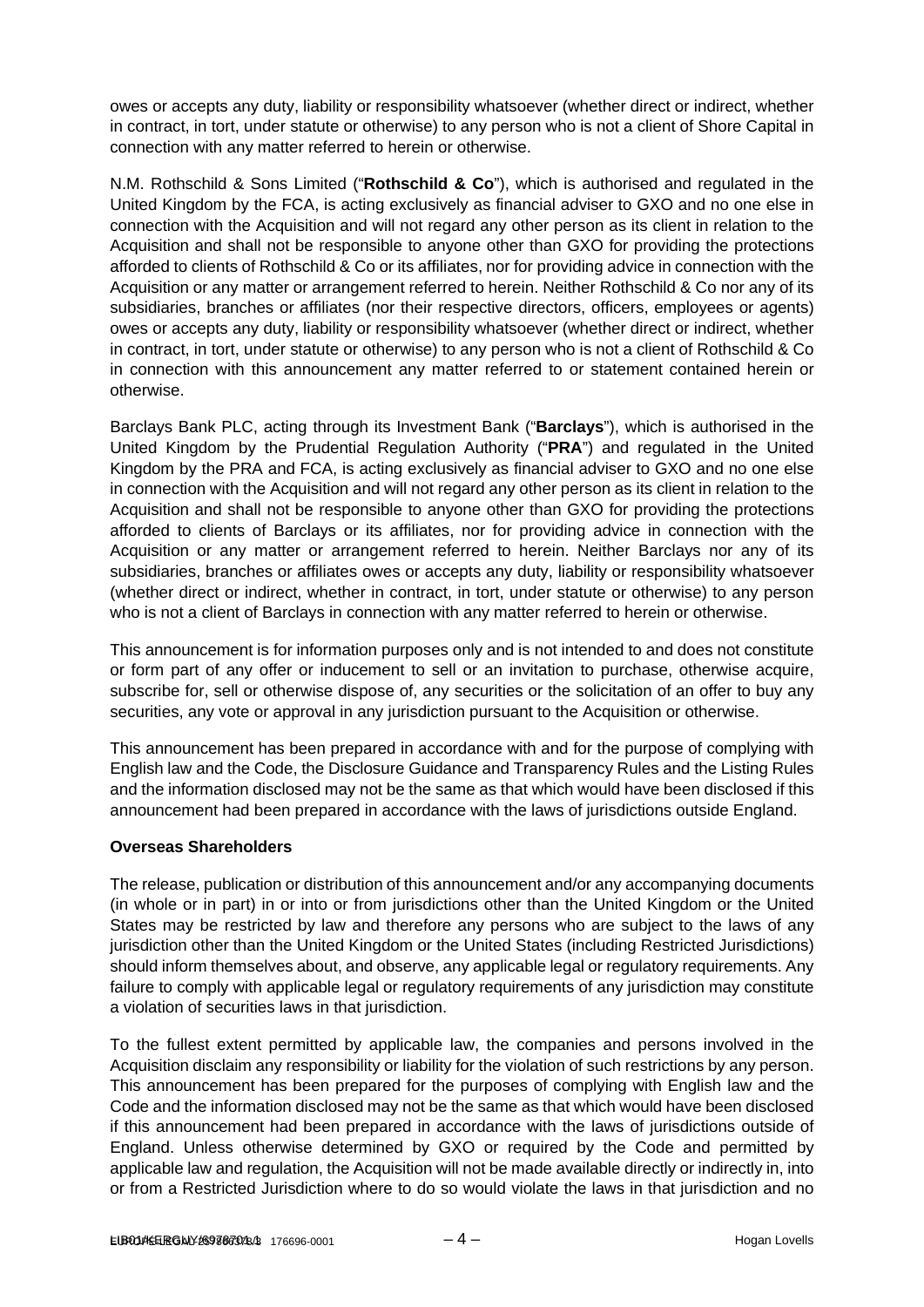person may vote in favour of the Acquisition by use of mail or any other means or instrumentality (including, without limitation, facsimile, email or other electronic transmission, telex or telephone) of interstate or foreign commerce of, or any facility of a national, state or other securities exchange of, any Restricted Jurisdiction.

Copies of this announcement and formal documentation relating to the Acquisition will not be and must not be, mailed or otherwise forwarded, distributed or sent in, into or from any Restricted Jurisdiction or any jurisdiction where to do so would violate the laws of that jurisdiction and persons receiving such documents (including custodians, nominees and trustees) must not mail or otherwise forward, distribute or send them in or into or from any Restricted Jurisdiction. Doing so may render invalid any related purported vote in respect of the Acquisition.

If the Acquisition is implemented by way of a Takeover Offer (unless otherwise permitted by applicable law and regulation), the Takeover Offer may not be made, directly or indirectly, in or into or by use of the mails or any other means or instrumentality (including facsimile, e-mail or other electronic transmission, telex or telephone) of interstate or foreign commerce of, or any facility of a national, state or other securities exchange of, any Restricted Jurisdiction and the Acquisition will not be capable of acceptance by any such use, means, instrumentality or facilities or from within any Restricted Jurisdiction.

Further details in relation to Overseas Shareholders are contained in the Scheme Document.

# **Notice to Canadian Shareholders**

The distribution of the New GXO Shares in Canada is being made only on a private placement basis exempt from the requirement that the issuer prepare and file a prospectus with the applicable securities regulatory authorities. GXO is not a reporting issuer in any province or territory in Canada, its securities are not listed on any stock exchange in Canada and there is currently no public market for the New GXO Shares in Canada. GXO currently has no intention of becoming a reporting issuer in Canada, filing a prospectus with any securities regulatory authority in Canada to qualify the resale of the New GXO Shares to the public, or listing the New GXO Shares on any stock exchange in Canada. Accordingly, to be made in accordance with securities laws, any resale of the New GXO Shares received as consideration in Canada must be made under available statutory exemptions from registration and prospectus requirements or under a discretionary exemption granted by the applicable Canadian securities regulatory authority. Canadian shareholders who receive New GXO Shares as consideration are advised to seek legal advice prior to any resale of the New GXO Shares.

# **Additional information for U.S. Investors**

The Acquisition is being made to acquire the securities of an English company by means of a scheme of arrangement under English law. A transaction effected by means of a scheme of arrangement is not subject to the tender offer rules or the proxy solicitation rules under the U.S. Exchange Act. Accordingly, the Scheme is subject to the disclosure requirements and practices applicable in the UK to schemes of arrangement, which differ from the disclosure requirements of U.S. tender offer rules. The financial information relating to Clipper included in this announcement and the Scheme documentation has been prepared in accordance with IFRS (and also makes or will make use of alternative performance measures on the basis disclosed publicly by Clipper which are not defined by IFRS) and thus may not be comparable to financial information of U.S. companies or companies whose financial statements are prepared in accordance with U.S. GAAP. U.S. GAAP differs in certain significant respects from accounting principles applicable in the United Kingdom.

The financial information included in this announcement and the Scheme documentation in relation to GXO has been or will have been prepared in accordance with U.S. GAAP, except as otherwise specified therein. If GXO exercises its right to implement the acquisition of the Clipper Shares by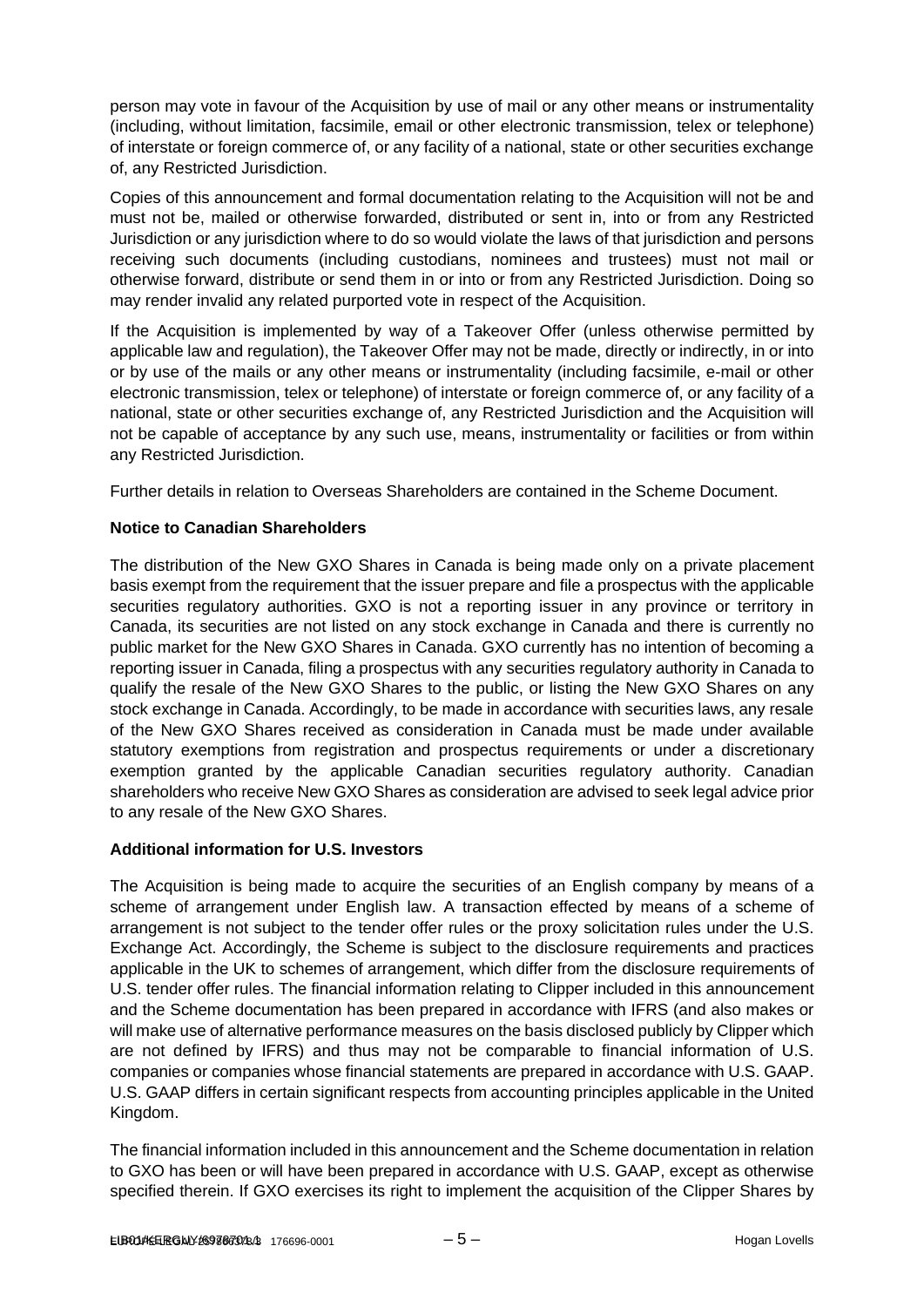way of a Takeover Offer or otherwise in a manner that is not exempt from the registration requirements of the U.S. Securities Act, such offer will be made in compliance with applicable U.S. laws and regulations. It may be difficult for U.S. investors to enforce their rights and any claim arising out of the U.S. federal securities laws, since Clipper is incorporated under the laws of England and Wales (i.e. in a non-U.S. jurisdiction), and some or all of its officers and directors may be residents of, and some or all of its assets are or may be located in, a non-US jurisdiction. U.S. investors may not be able to sue a non-US company or its officers or directors in a non-U.S. court for violations of the U.S. securities laws. Further, it may be difficult to compel a non-U.S. company and its affiliates to subject themselves to a U.S. court's judgment.

The New GXO Shares to be issued pursuant to the Acquisition have not been registered under the U.S. Securities Act, and may not be offered or sold in the United States absent registration or an applicable exemption from the registration requirements of the U.S. Securities Act. The New GXO Shares to be issued pursuant to the Acquisition will be issued pursuant to the exemption from registration provided by Section 3(a)(10) under the U.S. Securities Act. In this event, Clipper Shareholders are urged to read these documents and any other relevant documents filed with the SEC, as well as any amendments or supplements to those documents, because they will contain important information, and such documents will be available free of charge at the SEC's website at [www.sec.gov](http://www.sec.gov/) or by directing a request to GXO's Investor Relations team at Investor Relations, GXO Logistics, Inc., Two American Lane, Greenwich, Connecticut 06831.

New GXO Shares issued to persons other than "affiliates" of GXO (defined as certain control persons, within the meaning of Rule 144 under the U.S. Securities Act) will be freely transferable under U.S. law after the Acquisition. Persons (whether or not U.S. persons) who are or will be "affiliates" of GXO within 90 days prior to, or of the Enlarged Group after, the Effective Date will be subject to certain transfer restrictions relating to the New GXO Shares under U.S. law.

Neither the SEC nor any U.S. state securities commission has approved or disapproved of the New GXO Shares to be issued in connection with the Acquisition, or determined if this announcement is accurate or complete or has passed upon the fairness or the merits of the proposal described herein. Any representation to the contrary is a criminal offence in the United States.

It may be difficult for U.S. investors to enforce their rights and any claim arising out of the U.S. federal securities laws, as Clipper is incorporated under the laws of England and Wales, some or all of its officers and directors may be residents of, and some or all of its assets are or may be located in, a non-U.S. jurisdiction. U.S. investors may not be able to sue a non-U.S. company or its officers or directors in a non-U.S. court for violations of the U.S. securities laws. Further, it may be difficult to compel a non-U.S. company and its affiliates to subject themselves to a U.S. court's judgment.

Save as specified in relation to certain of the documents incorporated by reference by paragraph 1 of Part Seven (Financial Information) of the Scheme Document, none of the financial information in this announcement has been audited in accordance with generally accepted accounting principles in the United States or the auditing standards of the Public Company Accounting Oversight Board (United States). For the purposes of qualifying for the exemption from the registration requirements of the U.S. Securities Act afforded by Section 3(a)(10) thereof, Clipper will advise the Court that its sanctioning of the Scheme will be relied upon by GXO and Clipper as an approval of the Scheme following a hearing on its fairness which all Scheme Shareholders are entitled to attend, in person or through counsel, to support or oppose the sanctioning of the Scheme and with respect to which notification has been given to all such Scheme Shareholders.

The receipt of cash and New GXO Shares pursuant to the Acquisition by a U.S. Scheme Shareholder as consideration in accordance with the terms of the Scheme and the Acquisition will be treated as a taxable transaction for U.S. federal income tax purposes and possibly under applicable U.S. state, local, non-U.S. and other tax laws. Subject to the discussion in Part 9,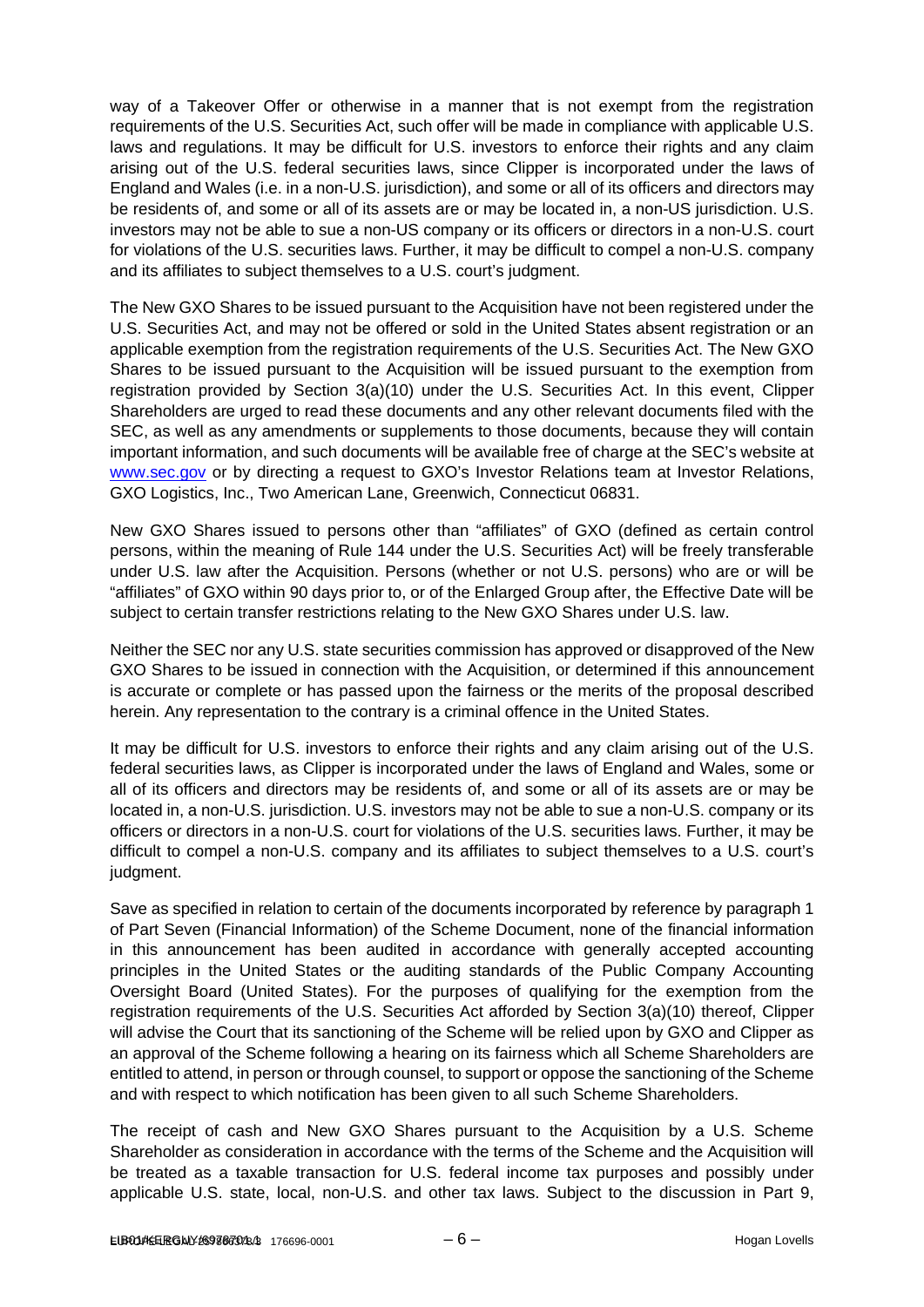paragraph (2)(i)(A) of the Scheme Document (Passive Foreign Investment Company Considerations), a U.S. holder generally will recognise capital gain or loss on the disposition of Scheme Shares for the New GXO Shares and cash equal to the difference between (i) the amount realised on such disposition (i.e., the USD value of the sum of the cash and the fair market value of the New GXO Shares received by the U.S. holder) and (ii) the U.S. holder's adjusted tax basis in such disposed Scheme Shares. A U.S. holder's tax basis in the Scheme Shares generally will be the USD value of the amount paid by the U.S. Scheme Shareholders to purchase the Scheme Shares on the date of purchase. Each Clipper Shareholder is urged to consult an independent professional adviser regarding the tax consequences of the Acquisition and Scheme applicable to him or her, including, but not limited to (i) as a result of the U.S. holder's status as other than an individual, (ii) the potential application of special tax rules with respect to gain recognized by a U.S. holder upon a disposition of shares of a "passive foreign investment company," and (iii) eligibility for treaty relief to the extent of any withholding tax or other tax that may apply outside of the United States.

In accordance with normal UK practice and pursuant to Rule 14e-5(b) of the U.S. Exchange Act, GXO, certain affiliated companies or its or their nominees, or its brokers (acting as agents), may from time to time make certain purchases of, or arrangements to purchase, Clipper Shares outside of the U.S., other than pursuant to the Acquisition, until the date on which the Acquisition and/or Scheme becomes effective, lapses or is otherwise withdrawn. If such purchases or arrangements to purchase were to be made, they would be made outside the United States and would comply with applicable law, including the U.S. Exchange Act. Such purchases or arrangements to purchase may occur either in the open market at prevailing prices or in private transactions at negotiated prices. Any information about such purchases will be disclosed as required in the UK, will be reported to the Regulatory News Service of the London Stock Exchange and will be available on the London Stock Exchange website at [https://www.londonstockexchange.com/stock/CLG/](https://www.londonstockexchange.com/stock/CLG/Clipper-logistics-plc/company-page)  [Clipper-logistics-plc/company-page.](https://www.londonstockexchange.com/stock/CLG/Clipper-logistics-plc/company-page) Also, in accordance with normal UK practice and Rule 14e-5(b) of the U.S. Exchange Act, Barclays will continue to act as a connected exempt principal trader in Clipper Shares on the London Stock Exchange. These purchases may occur either in the open market at prevailing prices or in private transactions at negotiated prices. Any information about such purchases will be disclosed as required in the UK, will be reported to a Regulatory Information Service and will be available on the London Stock Exchange website at [www.londonstockexchange.com.](http://www.londonstockexchange.com/)

This announcement does not constitute an offer to sell or the solicitation of an offer to buy any securities in the United States. The securities referenced in this announcement have not been registered under the U.S. Securities Act, and may not be offered or sold in the United States absent registration under the U.S. Securities Act, or pursuant to an exemption from, or in a transaction not subject to, such registration requirements. Any securities issued as part of the Acquisition (including the New GXO Shares) will be issued in reliance upon available exemptions from such registration requirements pursuant to Section 3(a)(10) of the U.S. Securities Act. Any Acquisition will be made solely by means of the Scheme Document published by Clipper. Any decision in respect of, or other response to, the Acquisition, should be made only on the basis of the information contained in such document.

The statements contained in this announcement are made as at the date of this announcement, unless some other time is specified in relation to them, and service of this announcement shall not give rise to any implication that there has been no change in the facts set forth in this announcement since such date. Nothing in this announcement shall be deemed to be a forecast, projection or estimate of the future financial performance of Clipper, the Clipper Group, GXO or the GXO Group, except where otherwise stated.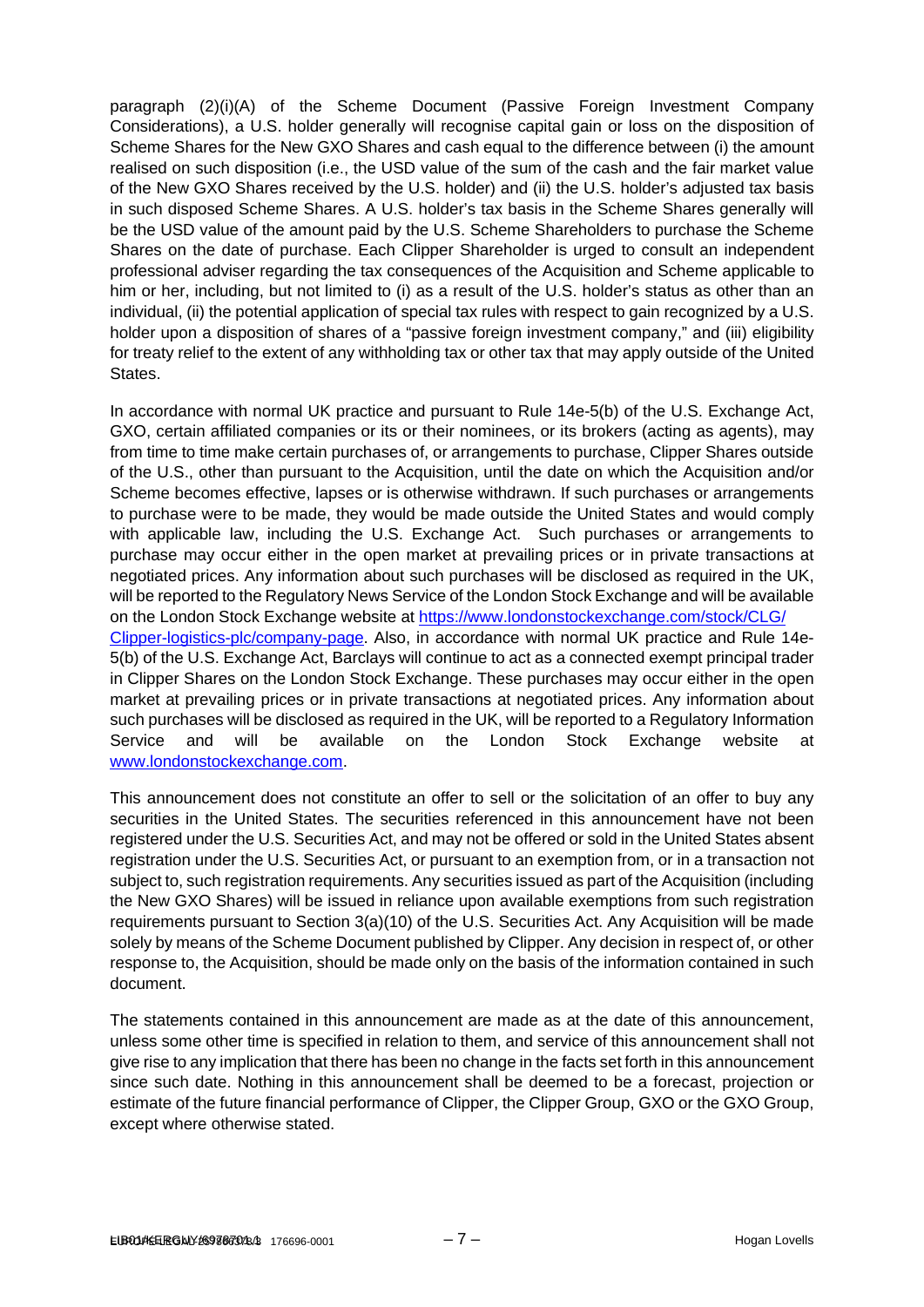## **Forward looking statements**

This announcement (including information incorporated by reference in this announcement), oral statements made regarding the Acquisition and other information published by GXO and Clipper include statements which are, or may be deemed to be, "forward-looking statements" within the meaning of Section 27A of the U.S. Securities Act and Section 21E of the U.S. Exchange Act. All statements other than statements of historical fact are, or may be deemed to be, forward-looking statements, including statements with respect to the financial condition, strategies, results of operations and businesses of GXO and Clipper and their respective groups and certain plans and objectives with respect to the Enlarged Group, including, without limitation, GXO's and Clipper's 2022 financial targets for organic revenue growth, adjusted EBITDA, depreciation and amortization expense and net capital expenditures and the expected run rate cost synergies for the Enlarged Group. In some cases, forward-looking statements can be identified by the use of forward-looking terms such as "anticipate," "estimate," "believe," "continue," "could," "would," "should," "intend," "may," "plan," "potential," "predict," "should," "will," "expect," "objective," "projection," "forecast," "goal," "guidance," "outlook," "effort," "target," "trajectory" or the negative of these terms or other comparable terms. However, the absence of these words does not mean that the statements are not forward-looking. These forward-looking statements are based on certain assumptions and analyses made by the company in light of its experience and its perception of historical trends, current conditions and expected future developments, as well as other factors the company believes are appropriate in the circumstances.

These forward-looking statements are subject to known and unknown risks, uncertainties and assumptions that may cause actual results, levels of activity, performance or achievements to be materially different from any future results, levels of activity, performance or achievements expressed or implied by such forward-looking statements.

Factors that might cause or contribute to a material difference include, but are not limited to, the risks discussed in GXO's filings with the SEC and the following: the severity, magnitude, duration and aftereffects of the COVID-19 pandemic and government responses to the COVID-19 pandemic; economic conditions generally; supply chain challenges, including labour shortages; competition and pricing pressures; the GXO Group's and/or the Clipper Group's ability to align the GXO Group's and/or the Clipper Group's investments in capital assets, including equipment, service centres and warehouses, to their respective customers' demands; the GXO Group's and/or the Clipper Group's ability to successfully integrate and realise anticipated synergies, cost savings and profit improvement opportunities with respect to acquired companies; acquisitions may be unsuccessful or result in other risks or developments that adversely affect the GXO Group's and/or the Clipper Group's financial condition and results; the GXO Group's and/or the Clipper Group's ability to develop and implement suitable information technology systems and prevent failures in or breaches of such systems; the GXO Group's and/or the Clipper Group's ability to raise debt and equity capital; litigation; labour matters, including the GXO Group's and/or the Clipper Group's ability to manage its subcontractors, and risks associated with labour disputes at the GXO Group's and/or the Clipper Group's customers and efforts by labour organizations to organize its employees; risks associated with defined benefit plans for the GXO Group's and/or the Clipper Group's current and former employees; fluctuations in currency exchange rates; fluctuations in fixed and floating interest rates; issues related to the GXO Group's and/or the Clipper Group's intellectual property rights; governmental regulation, including trade compliance laws, as well as changes in international trade policies and tax regimes; natural disasters, terrorist attacks or similar incidents; a material disruption of the GXO Group's and/or the Clipper Group's operations; the inability to achieve the level of revenue growth, cash generation, cost savings, improvement in profitability and margins, fiscal discipline, or strengthening of competitiveness and operations anticipated or targeted; the impact of potential cyber-attacks and information technology or data security breaches; the inability to implement technology initiatives successfully; the expected benefits of the Acquisition, and uncertainties regarding the Acquisition, including the risk that the Acquisition will not produce the desired benefits; a determination by a tax authority that a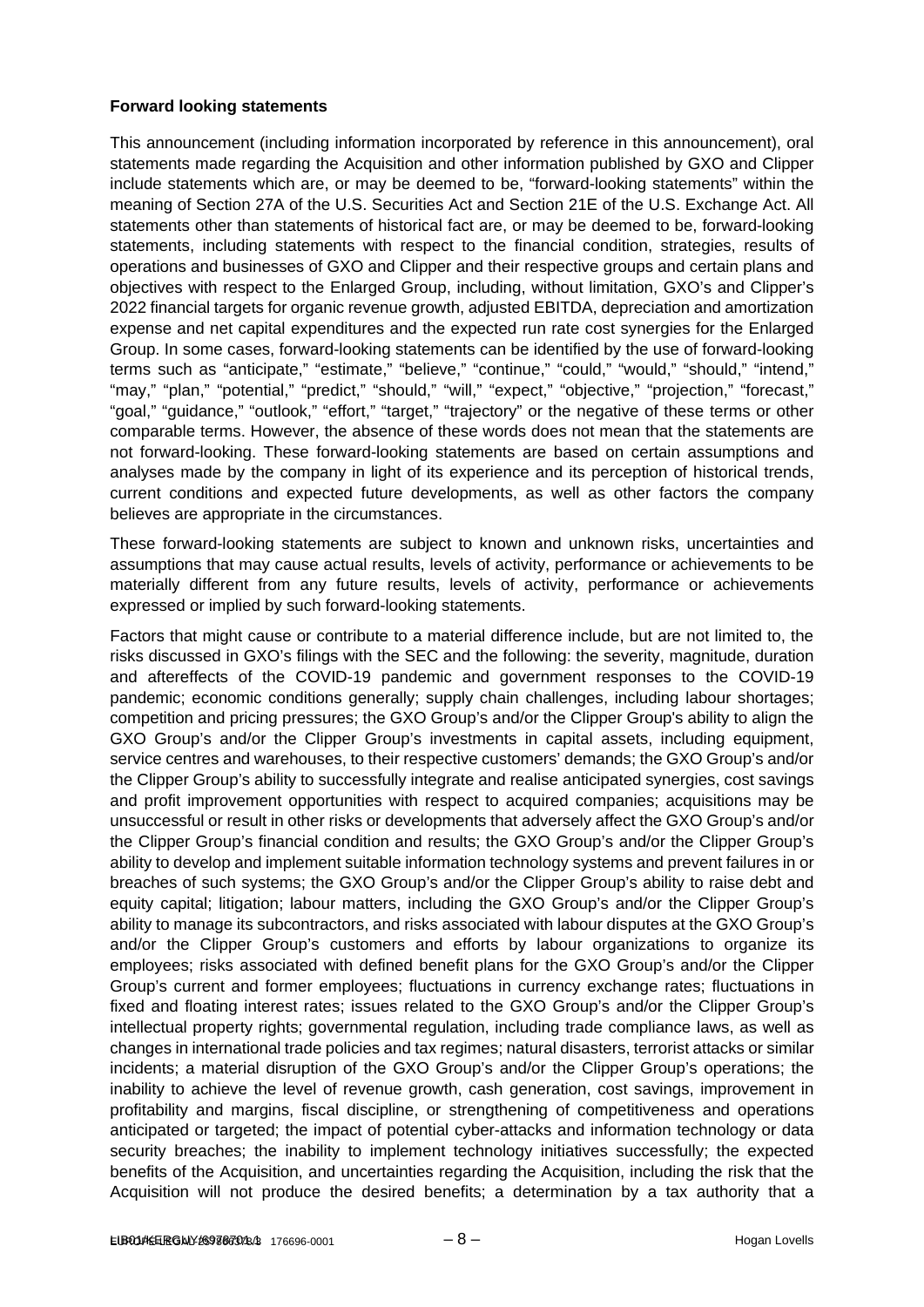distribution or certain related Acquisition on transactions should be treated as taxable transactions; expected financing transactions undertaken in connection with the separation and risks associated with additional indebtedness; the risk that dis-synergy costs, costs of restructuring transactions and other costs incurred in connection with the separation will exceed estimates; and the impact of the separation on GXO's businesses, operations, relationships with customers, suppliers, employees and other business counterparties, and the risk that the separation may be more difficult, timeconsuming or costly than expected, which could result in additional demands on GXO's resources, systems, procedures and controls, disruption of ongoing business, and diversion of management's attention from other business concerns. All forward-looking statements set forth in this announcement are qualified by these cautionary statements and there can be no assurance that the actual results or developments anticipated by the GXO Group or the Clipper Group will be realised or, even if substantially realised, that they will have the expected consequences to or effects on us or its business or operations. Forward-looking statements set forth in this announcement speak only as of the date hereof, and neither GXO nor Clipper undertake any obligation to update forward-looking statements to reflect subsequent events or circumstances, changes in expectations or the occurrence of unanticipated events, except to the extent required by law.

# **Disclosure requirements of the Takeover Code (the "Code")**

Under Rule 8.3(a) of the Code, any person who is interested in 1% or more of any class of relevant securities of an offeree company or of any securities exchange offeror (being any offeror other than an offeror in respect of which it has been announced that its offer is, or is likely to be, solely in cash) must make an Opening Position Disclosure following the commencement of the offer period and, if later, following the announcement in which any securities exchange offeror is first identified. An Opening Position Disclosure must contain details of the person's interests and short positions in, and rights to subscribe for, any relevant securities of each of (i) the offeree company and (ii) any securities exchange offeror(s). An Opening Position Disclosure by a person to whom Rule 8.3(a) applies must be made by no later than 3:30 p.m. (London time) on the 10th business day following the commencement of the offer period and, if appropriate, by no later than 3:30 p.m. (London time) on the 10th business day following the announcement in which any securities exchange offeror is first identified. Relevant persons who deal in the relevant securities of the offeree company or of a securities exchange offeror prior to the deadline for making an Opening Position Disclosure must instead make a Dealing Disclosure.

Under Rule 8.3(b) of the Code, any person who is, or becomes, interested in 1% or more of any class of relevant securities of the offeree company or of any securities exchange offeror must make a Dealing Disclosure if the person deals in any relevant securities of the offeree company or of any securities exchange offeror. A Dealing Disclosure must contain details of the dealing concerned and of the person's interests and short positions in, and rights to subscribe for, any relevant securities of each of (i) the offeree company and (ii) any securities exchange offeror(s), save to the extent that these details have previously been disclosed under Rule 8. A Dealing Disclosure by a person to whom Rule 8.3(b) applies must be made by no later than 3:30 p.m. (London time) on the business day following the date of the relevant dealing.

If two or more persons act together pursuant to an agreement or understanding, whether formal or informal, to acquire or control an interest in relevant securities of an offeree company or a securities exchange offeror, they will be deemed to be a single person for the purpose of Rule 8.3.

Opening Position Disclosures must also be made by the offeree company and by any offeror and Dealing Disclosures must also be made by the offeree company, by any offeror and by any persons acting in concert with any of them (see Rules 8.1, 8.2 and 8.4).

Details of the offeree and offeror companies in respect of whose relevant securities Opening Position Disclosures and Dealing Disclosures – must be made in the Disclosure Table on the